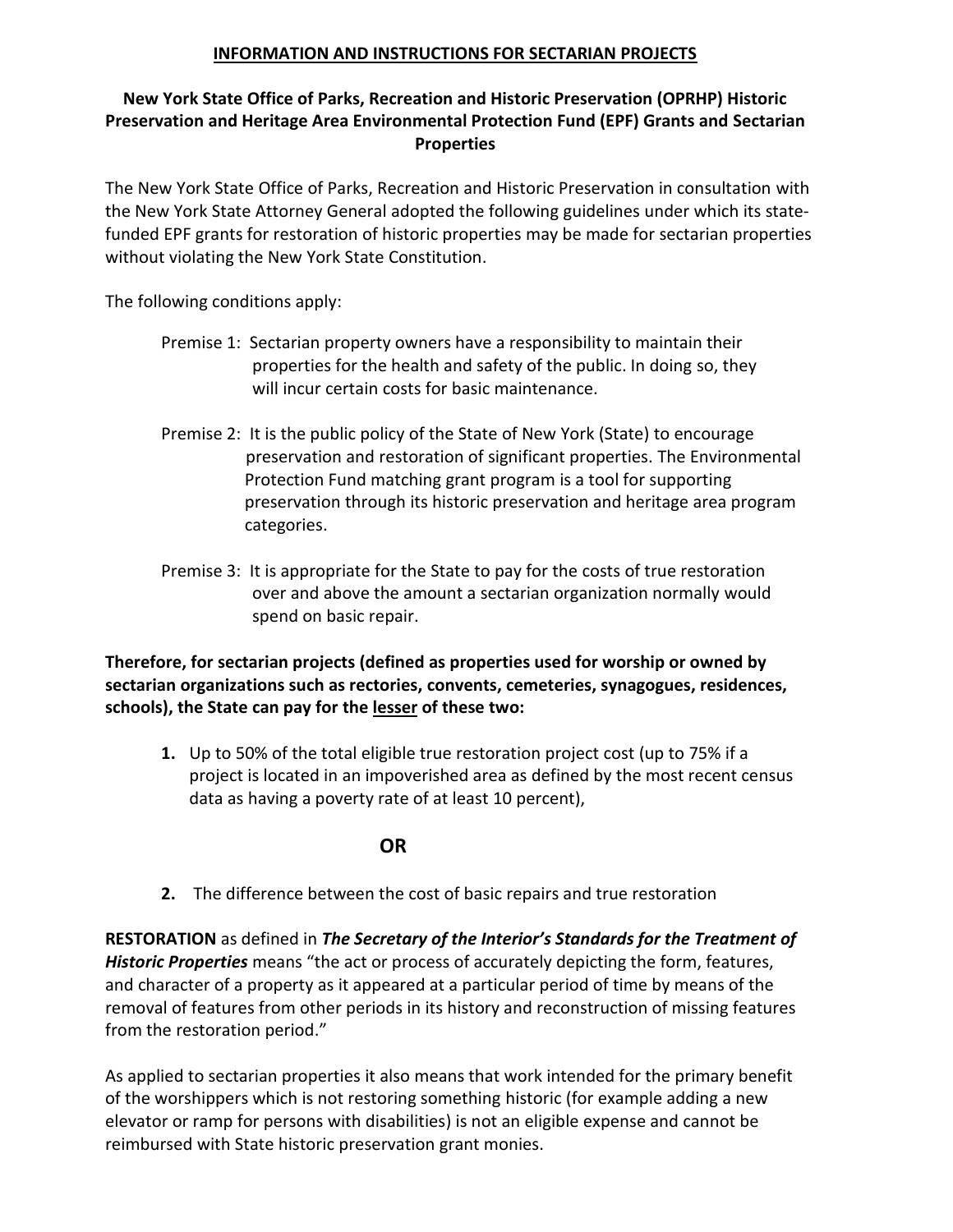Therefore, for example, the State can pay to repair a historic slate roof, to replace it with a new historic slate roof (if wholesale replacement is warranted) but cannot pay for roof repairs of a slate roof using non-historic/original materials or pay for a complete replacement of a slate roof using non-historic/original materials.

To support a defensible grant for sectarian projects, in the grant application the project sponsor shall develop a parallel budget for all work items. This budget shall include two components: a narrative description of the basic work and true restoration, and a budget figure for each. The budget figures shall be supported by the narrative, and the narrative shall contain enough detail to explain the difference in scope of work and choice of materials to justify the cost difference.

## **How to Structure/Present a Sectarian Project:**

|                                                                                                                                                                                                                                                                                                                                                                                                                                                                                                                                                   | <b>Basic</b> | <b>Restoration</b> |
|---------------------------------------------------------------------------------------------------------------------------------------------------------------------------------------------------------------------------------------------------------------------------------------------------------------------------------------------------------------------------------------------------------------------------------------------------------------------------------------------------------------------------------------------------|--------------|--------------------|
| <b>MASONRY</b><br>Deteriorated mortar will be cut out with<br>a saw and masonry joints will be filled<br>with an off-the shelf redi-mix mortar<br>Perform mortar analysis to formulate<br>an historically appropriate mortar mix.<br>Remove deteriorated mortar with hand<br>tools and/or small pneumatic chisels.<br>Repoint joints using approved mortar<br>mix in 3/8" lifts, letting mortar set to<br>leather hard before applying subsequent<br>layers of mortar. Strike final mortar<br>layer to match historic profile of mortar<br>joints | \$15,000     | \$60,000           |
| <b>ROOF</b><br>Remove deteriorated slate roof.<br>Install 3-tab asphalt shingle roofing<br>using "slate blend", install factory-finish<br>aluminum flashing, K-gutter and downspouts.<br>Remove deteriorated slate roof. Install<br>new slate to match pattern and color of<br>existing (unfading green and unfading red).<br>Install lead-coated copper flashing,<br>half-round gutters and 5" dia. Downspouts                                                                                                                                   | \$37,000     | \$98,400           |
| <b>WOOD WINDOWS</b><br>Six existing double-hung wood windows<br>are painted shut and do not open. They<br>will be left this way and not made operable<br>Restore operation of six wood windows<br>by stripping paint from sash and window<br>jambs, removing dried glazing putty and<br>applying new putty, priming and painting<br>sash and frame, replacing broken sash<br>cords and applying graphite lubricant to sash pulleys.                                                                                                               | \$<br>0      | \$10,000           |